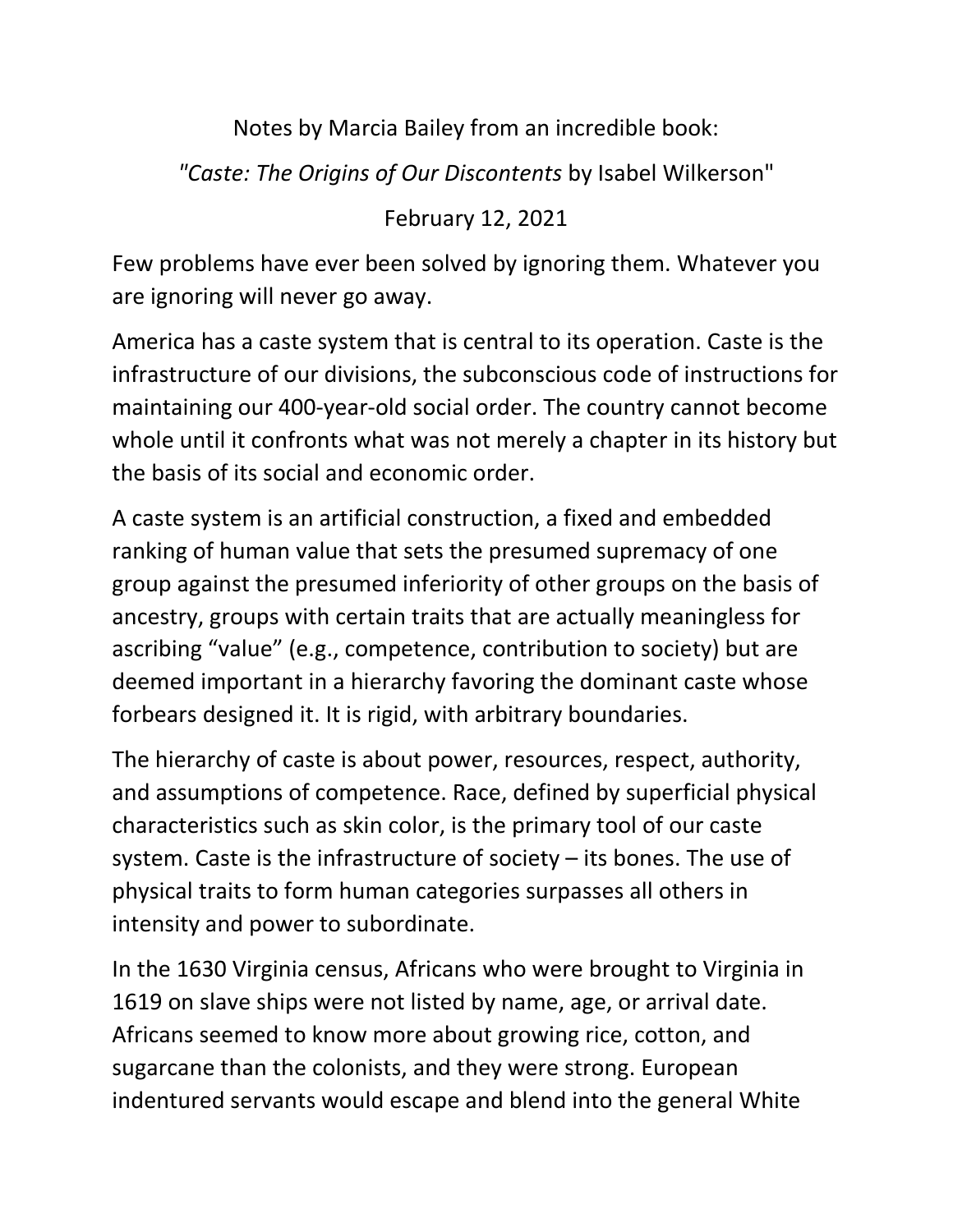population. Slavery was an American innovation created by and for the benefit of the elites and enforced by poorer Whites.

People came to this country and became White. A Nigerian playwright told Wilkerson: "You know that there are no Black people in Africa." They identify by tribes. It is only in the US or the UK that people are labeled by skin color. Race has no basis in science or biology. It is a social concept since all humans are 99.9% the same genetically. We all evolved from a small number of tribes that migrated out of Africa.

Abolition transferred Blacks from slavery into "debt peonage" with Blacks being arrested for trivial wrongs and then having to work as prisoners to pay off the fines levied against them.

In 1934 the Nazis used America to study how to keep the Aryan race pure because the US was the leading racist nation. Nazis were struck by how successful the extensive US race legislation was. Germans called it a "political construction of race." American laws were the main foreign precedents for Nazi legislation. Hitler, operating on instinct, used methods of democracy to destroy democracy. In the US, the silent complicity in cruelty by Whites has allowed our caste system to thrive.

Blacks were, by law, forbidden to use the same cup or door as people of higher castes. Bar tenders in the North who served Blacks would then break the glass they had used. Into the 1970's, the majority of Whites in the South had never shaken a Black person's hand. To this day, Sunday morning may be the most segregated hours in the US.

The division of labor based on one's place in the hierarchy exists so that the tasks necessary for a society to function get handled whether or not people wish to do them. In 1890s Blacks were basically agricultural or domestic workers, and that continued into the 1930s except that by then about half of the men were laborers. Five percent of Blacks were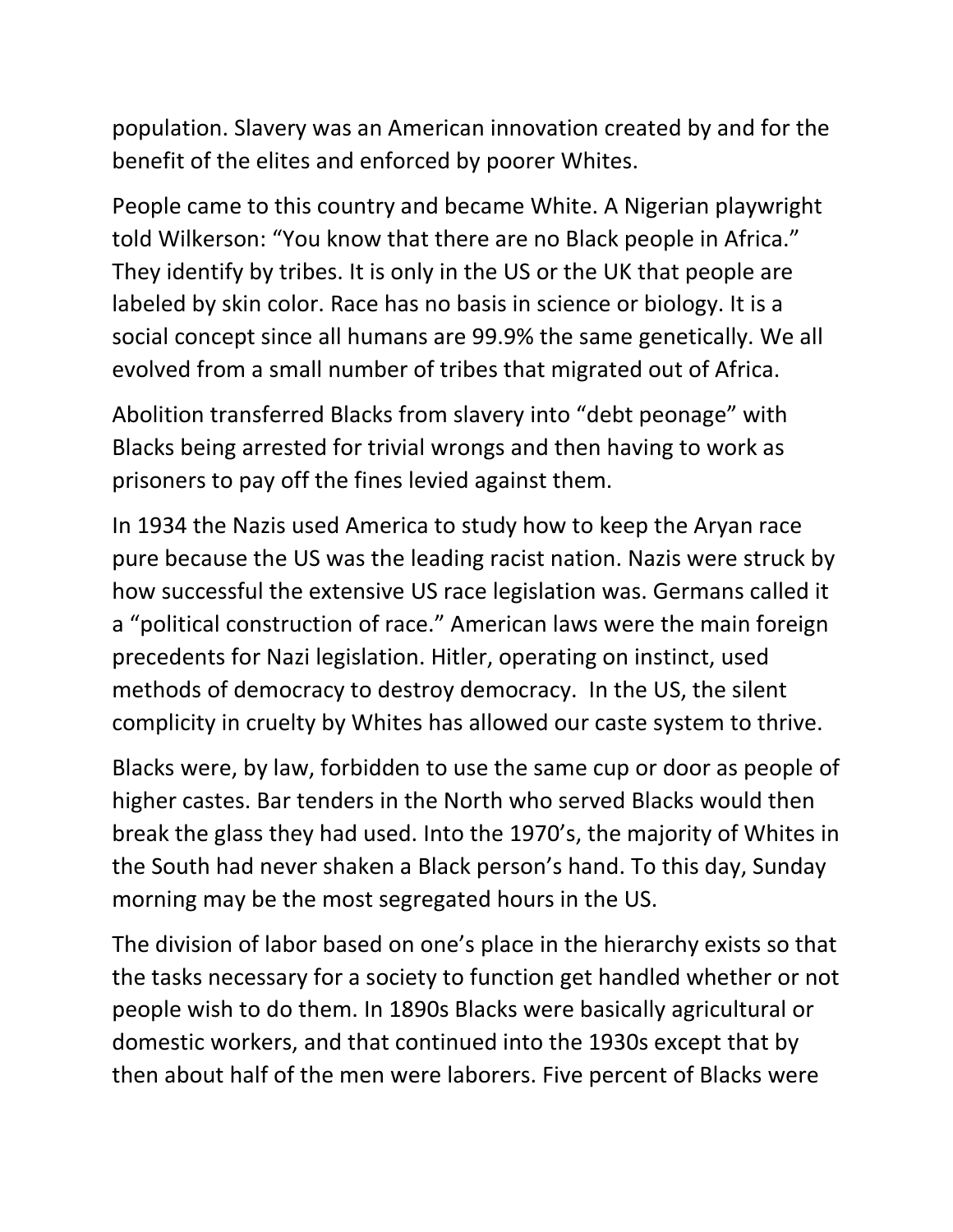ministers, teachers, or small business owners of businesses catering only to Blacks. People from the lower caste performed not only a certain kind of labor but labor considered subservient roles.

Blacks also served as entertainers. They were forced to act with good cheer. That allowed Whites to pretend that Blacks liked or accepted their "place." Some Blacks played roles like a court jester whose jolly nature shielded him from suffering. Sometimes they were portrayed as heavy, but most Blacks were very thin because of minimal food. In 2020 seventeen of the top twenty wealthiest Blacks in the US made their wealth as innovators and then moguls in entertainment or sports.

It's hard to dehumanize an individual, so the whole group is dehumanized in order to render any action against the group "reasonable." Individuality is a luxury afforded the dominant caste. When groups become a single mass, it is easier for abusers to distance themselves from what they are doing. Group members are seen as objects over whom abusers have the right to exert control in every aspect of life.

Blacks were given only enough food to subsist. They were punished for human responses to events. They were used for medical experiments, including surgeries without anesthesia and exposure to pathogens followed by experimental treatments. Violence was part of the terror mechanism that kept caste structure in place. Whip use was common in the US, where 400 lashes might be a punishment. President Andrew Jackson used bridle reins made of the flesh of indigenous people. Blacks were burned alive at the stake and lynched.

People were reminded in every interaction of their position. Some social studies and civics teachers replicated a brown eyed-vs-blue eyed role-play to show children how discrimination worked. Given